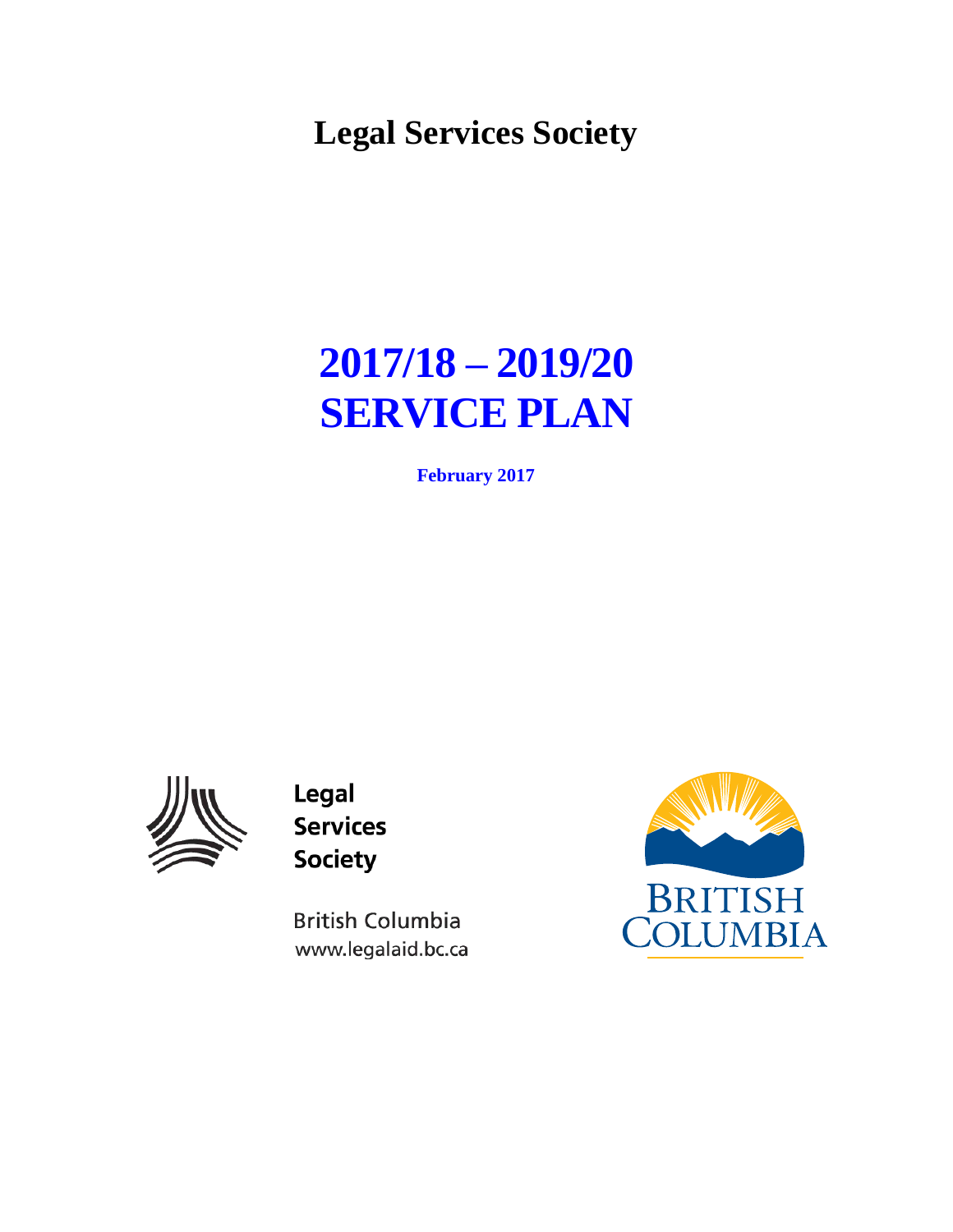#### **For more information on the Legal Services Society, please contact:**

Mark Benton, QC Chief Executive Officer Legal Services Society 400 – 510 Burrard Street Vancouver, BC V6C 3A8 **604-601-6000 legalaid.bc.ca**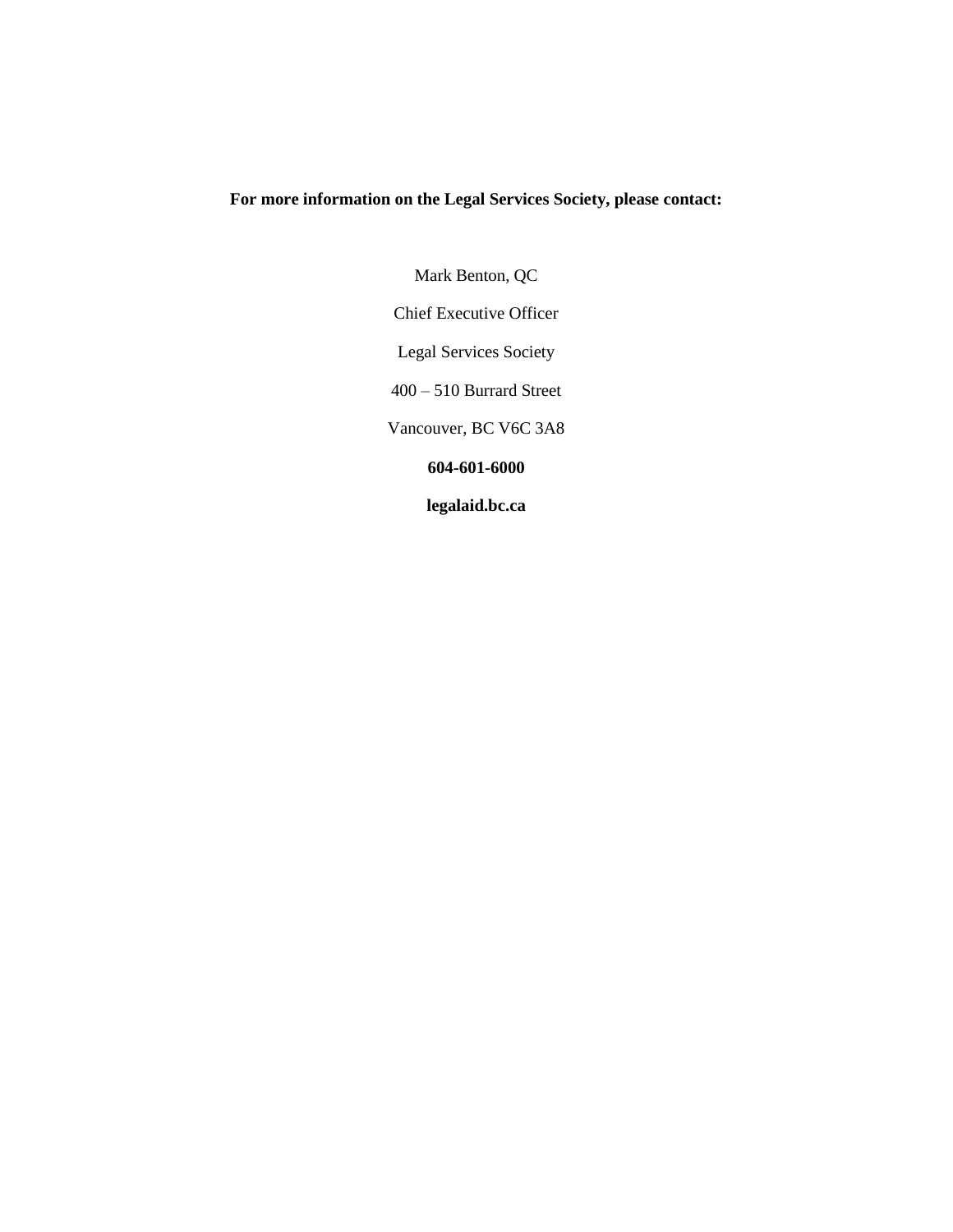## **Accountability Statement**

The 2017/18 – 2019/20 Legal Services Society (LSS) Service Plan was prepared under the board's direction in accordance with the *Budget Transparency and Accountability Act* and the BC Reporting Principles. The plan is consistent with government's strategic priorities and fiscal plan. The board is accountable for the contents of the plan, including what has been included in the plan and how it has been reported.

All significant assumptions, policy decisions, events, and identified risks, as of January 1, 2017, have been considered in preparing the plan. The performance measures presented are consistent with the society's mandate and goals, and focus on aspects critical to the organization's performance. The targets in this plan have been determined based on an assessment of the society's operating environment, forecast conditions, risk assessment, and past performance.

Suzette Narbonne Chair, LSS Board of Directors

\_\_\_\_\_\_\_\_\_\_\_\_\_\_\_\_\_\_\_\_\_\_\_\_\_\_\_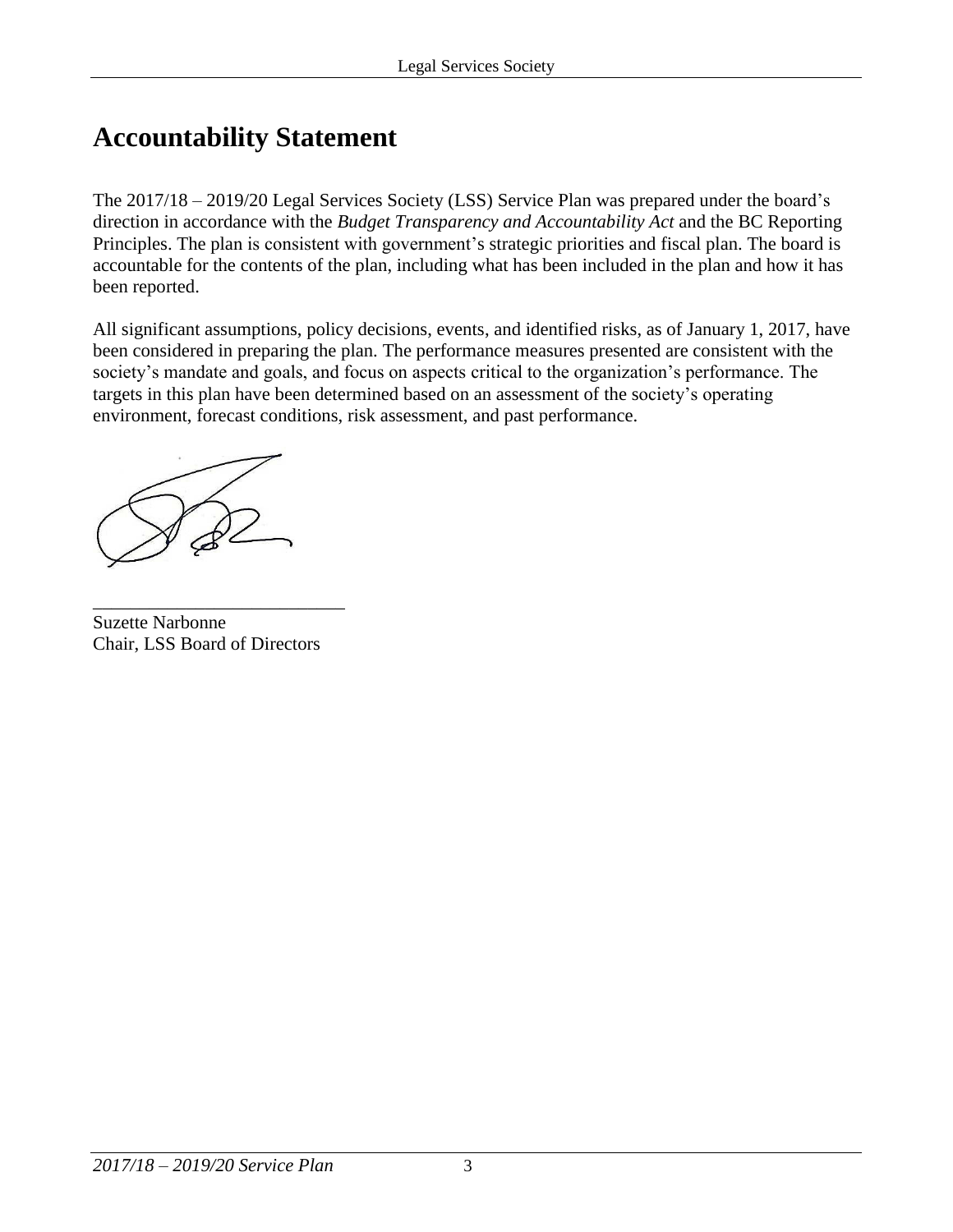# **Table of Contents**

| Goal 2: People with low incomes get help with related legal issues so they can solve and prevent |
|--------------------------------------------------------------------------------------------------|
|                                                                                                  |
|                                                                                                  |
|                                                                                                  |
|                                                                                                  |
|                                                                                                  |
|                                                                                                  |
|                                                                                                  |
|                                                                                                  |
|                                                                                                  |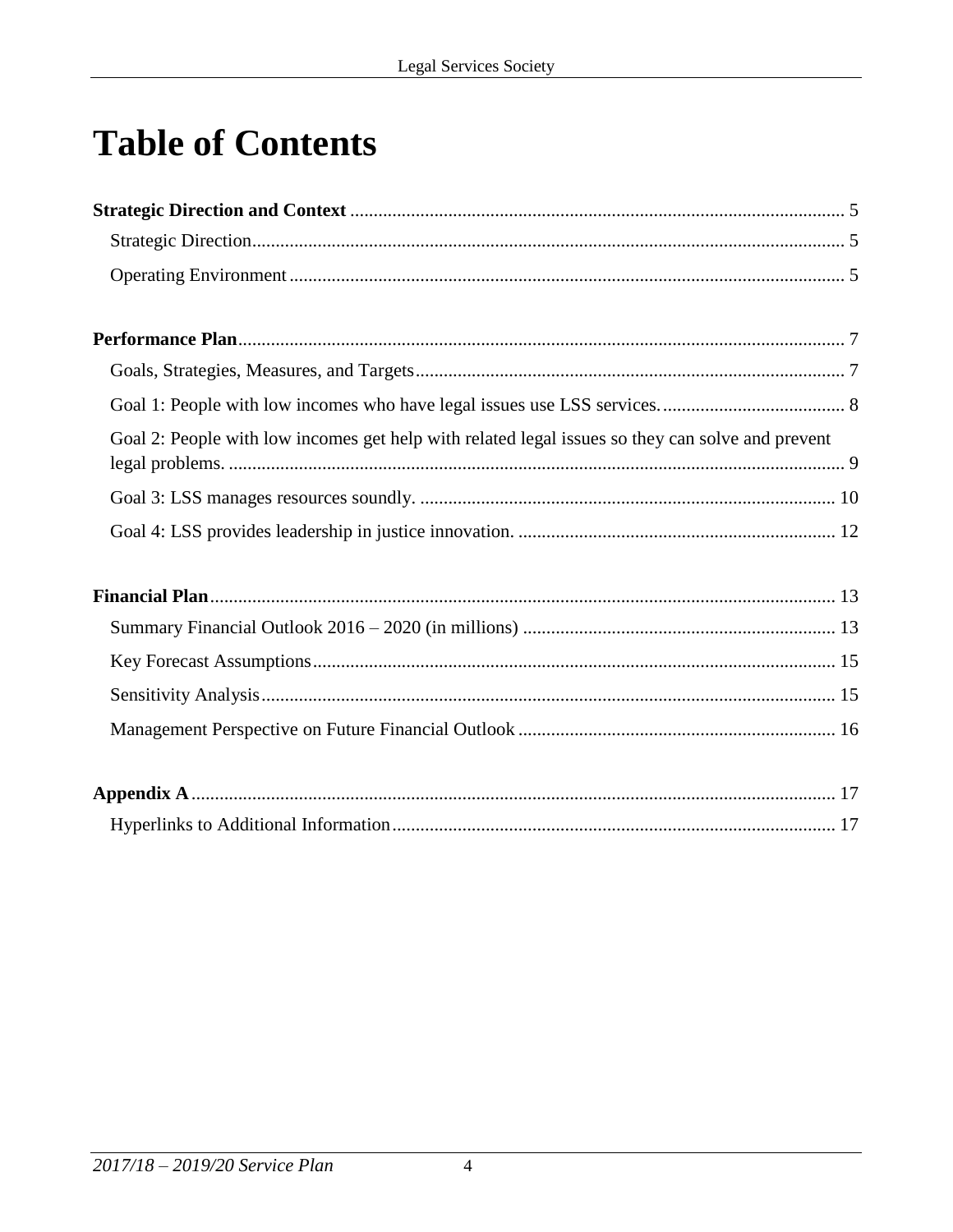# <span id="page-4-0"></span>**Strategic Direction and Context**

# **Strategic Direction**

To advance LSS strategic goals, we will be working on three priority actions for 2017/18, as outlined in our mandate letter (lss.bc.ca/about/ourMandate.php). The first is to implement Phase II of the Client Information System (CIS) Transition Initiative, which will focus on enhancing the system's functionality and user experience in three main areas (Intake Referrals and Appeals; Lawyer Online Portal and Invoicing; and Duty Counsel Scheduling). This priority action is aligned with Goal 3 and the Taxpayer Accountability Principles (TAP) of service and cost consciousness.

The second is to continue to implement, monitor, and evaluate Justice Innovation Transformation Initiatives (JITI) projects to support improvements in the accessibility and efficiency of criminal, child protection, and family law services. Additional annual funding of \$2.8 million was approved for initial expansion of JITI, including the addition of a Surrey Parents' Legal Centre location, in 2017/18. This action is aligned with Goals 1 to 4 and TAP under integrity, cost consciousness, and accountability.

The third priority action is to work with the Ministry of Justice, affected ministries, and Indigenous communities to continue to develop action plans based on recommendations from the Truth and Reconciliation Commission final report and any other relevant reports. LSS will also work with the Office of the Chief Judge to support First Nations Courts, in particular the training of First Nations Elders. This action is aligned with Goals 1, 2, and 4, and TAP under service and respect.

# **Operating Environment**

To operate within our funding envelope, LSS sets strict eligibility guidelines for all services but faces limited flexibility to respond to fluctuating service demands. We continue to apply robust budgeting and planning practices, supported by business intelligence and program evaluation information, to deliver effective and cost-efficient legal aid services to clients most in need.

Aboriginal clients are a particularly vulnerable group that we will be focusing on for 2017/18. Early intervention and access to justice for Aboriginal clients, especially in remote locations, is a significant priority for LSS as well as for provincial and federal governments. We will continue to support the delivery of services to Aboriginal people, with a focus on child protection issues. LSS's approach needs to be systemic and community-focused to respond to the expectations that are emerging following the Truth and Reconciliation Commission's Calls to Action. While we are eager to make improvements in this area and see many opportunities for doing so, we also recognize the risk of creating expectations that we cannot meet. We must be clear on what we can deliver within the available resources.

Governments and other legal aid agencies recognize LSS as a national and international leader in several domains, including board governance, online innovation, social service networking, access to justice, and innovative legal service delivery. Requests, from within and outside BC, for the society to dedicate its skills, knowledge, and resources towards collaborative initiatives are in increasing demand. Participating in system reform is strategically important to LSS in order to serve our clients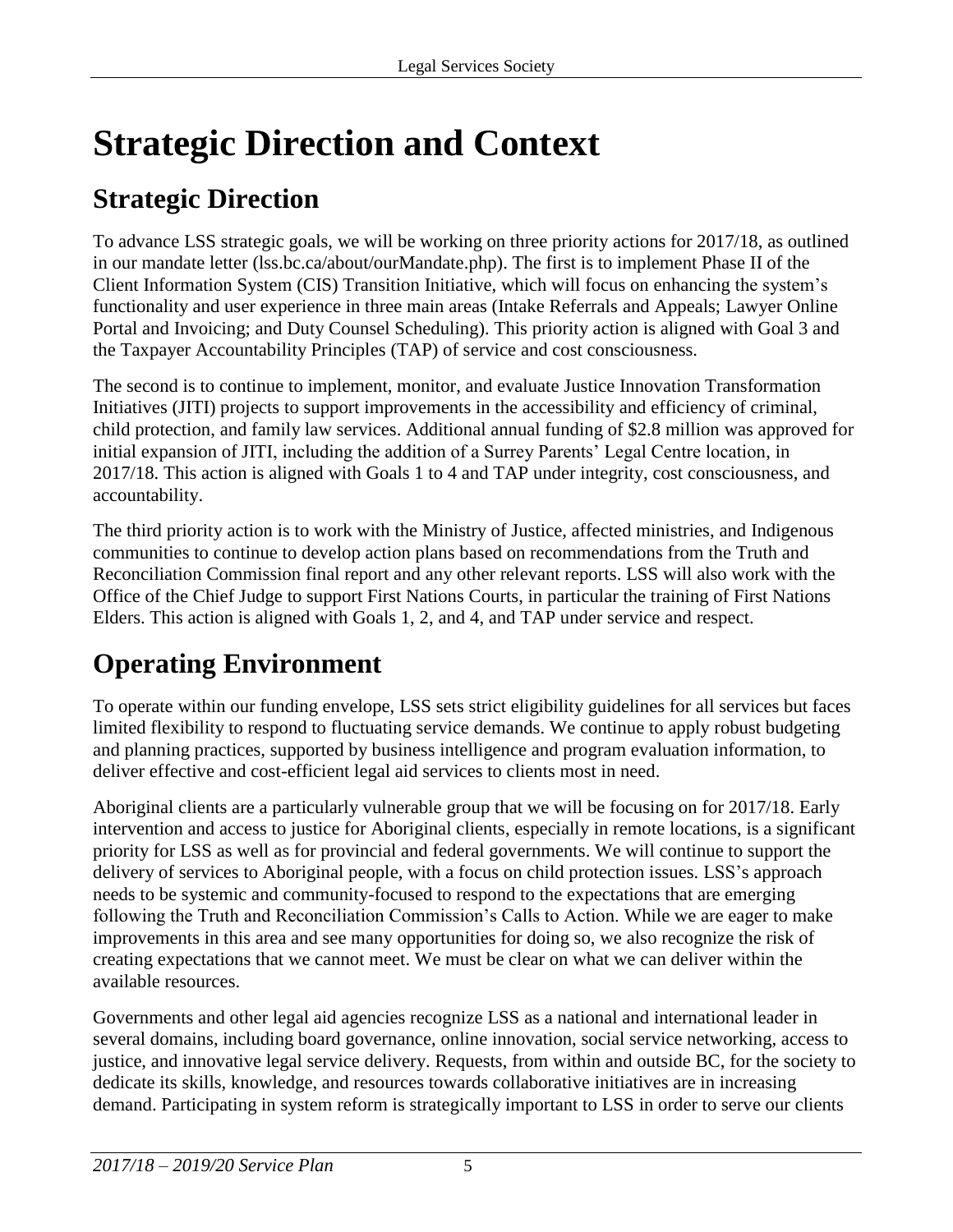better without increasing costs. We plan to support justice system change by providing facilitative leadership, offering access to justice expertise, and collaborating with stakeholders. LSS is keen to continue building and sharing our expertise, but we risk over-extending our already constrained resource capacity without additional resources.

As the prominence of digital services increases, we will keep looking for opportunities to deliver services in an innovative and accessible way. As part of this strategy, we will promote and strengthen MyLawBC, an interactive online platform that features guided pathways to connect users with tools and resources they need to resolve several common legal issues. This platform is one of the tools we use to provide early intervention to clients, directing them to other justice services outside of the court process.

LSS continues to address outdated business-critical systems such as our call centre. We recognize the fast pace of technological change and the opportunities and risks that this provides. We have identified the risk of increasingly intelligent cybersecurity threats to our IT systems, and will be mitigating this risk with enhanced security features. Responding to other technological changes will require ongoing innovation, collaboration, and systems thinking.

LSS engagement with the bar and overall lawyer satisfaction remain a focus. Phase II of the CIS Transition Initiative is an opportunity to make positive changes to the lawyers' experience when they interface with LSS. If we are unable to improve the functionality of CIS for lawyers quickly enough or substantially enough, there is a risk that some lawyers will take fewer or no legal aid files. This compounds the impact of long-standing low tariff rates on the society's ability to attract and retain legal aid lawyers. A lawyer supply risk is particularly problematic in rural and remote communities, where the loss of even one lawyer can affect the availability of legal aid services to the surrounding region. We will mitigate this risk by focusing on CIS improvements, monitoring lawyer supply issues, and developing a lawyer recruitment and retention strategy.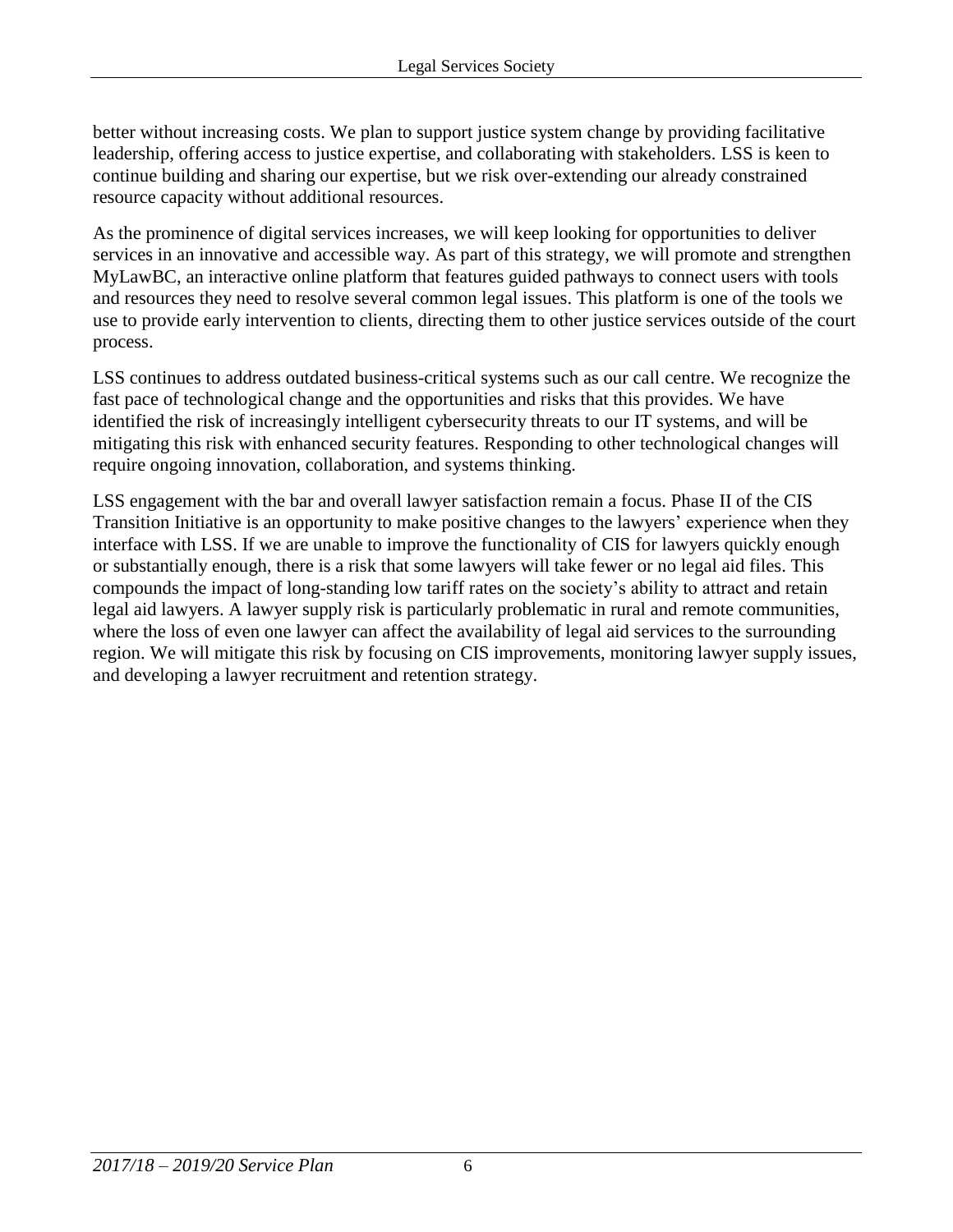# <span id="page-6-0"></span>**Performance Plan**

# **Goals, Strategies, Measures, and Targets**

To advance the LSS vision, we develop goals, strategies, and performance measures that engage LSS staff, our service partners, and our clients in finding timely and lasting solutions to clients' legal issues while managing to budget. Our service plan is aligned with TAP. In particular, our third goal ("LSS manages resources soundly") and associated performance measures are centred on ensuring we provide effective and efficient services, and providing maximum benefit to clients within the funding and staffing resources available to us.

LSS conducts four major stakeholder surveys, which provide data for many of our performance measures. We develop action plans to address the survey results and implement identified relevant operational and service improvements. The client satisfaction, work environment, and tariff lawyer surveys are conducted triennially. The public opinion poll has traditionally been conducted annually, but starting this year, it will be conducted biennially as the results do not provide much variation year over year. LSS staff develop the survey questions and methodology, and independent research organizations carry out the data collection, analysis, and presentation of a final report.

The society also monitors and reports on key internal operational and financial data, which are tested internally. In this service plan, we introduce five new performance measures, which are operational in nature, to complement our suite of outcome-focused performance measures. While outcome measures are meaningful because they assess the ultimate effectiveness of our services, they are difficult to measure and require more intensive data collection methods such as surveys. Output measures rely on data that is easier to collect and, therefore, allow for more frequent reporting. LSS believes that both types of measures are valuable and help illustrate our performance. We will establish baselines on these five new performance measures in our 2017/18 Annual Service Plan Report. In addition to introducing five new performance measures, LSS is undertaking a review of all of our performance measures as well as data collection methodologies.

LSS benchmarks its performance against like organizations, where possible, using the Common Measurement Tool (CMT). CMT is an independent client satisfaction benchmarking tool and data service that allows us to compare client satisfaction results against agencies providing similar services. BC Stats benchmarks our work environment survey against work units within the BC public sector.

We set survey targets by considering benchmark data and evaluating the level of improvement possible given the strategies and activities planned in the coming period. For operational and financial measures, we set targets based on a reasonable expectation of performance based on historical results. Meeting our targets would demonstrate continuous improvement in stakeholder satisfaction with, support for, and use of our services, as well as financial responsibility, all of which are necessary to achieve our goals.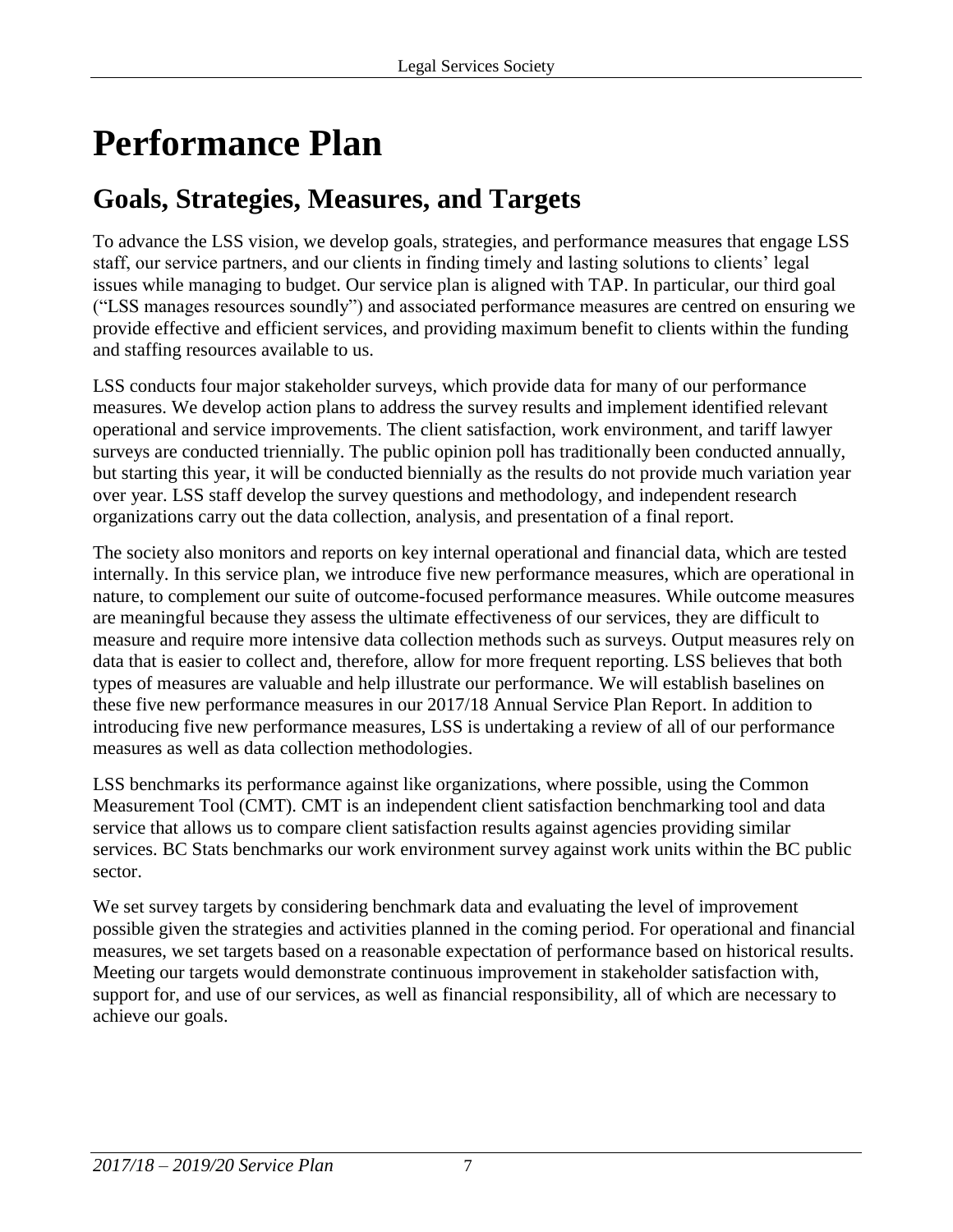## <span id="page-7-0"></span>**Goal 1: People with low incomes who have legal issues use LSS services.**

LSS needs to ensure our services are accessible, address the needs of clients, are culturally appropriate, and that the public is aware that these services are available.

## **Strategies**

- Make it easier for clients to access legal aid services.
- Partner with Aboriginal and other underserved communities to deliver services that support positive client outcomes.
- Support service partners and front-line workers to deliver effective and efficient services.
- Support clients to be active participants in solving their legal issues.

| <b>Performance Measure</b>                                                                                                      | 2014/15<br><b>Actual</b> | 2015/16<br><b>Actual</b> | 2016/17<br><b>Forecast</b> | 2017/18<br><b>Target</b> | 2018/19<br><b>Target</b> | 2019/20<br><b>Target</b> |
|---------------------------------------------------------------------------------------------------------------------------------|--------------------------|--------------------------|----------------------------|--------------------------|--------------------------|--------------------------|
| Percent of clients satisfied with the<br>a)<br>accessibility of LSS services <sup>1</sup>                                       | 69%                      | N/A                      | N/A                        | 73%                      | N/A                      | N/A                      |
| Percent of clients satisfied with the<br>b)<br>helpfulness of LSS services <sup>1</sup>                                         | 68%                      | N/A                      | N/A                        | 72%                      | N/A                      | N/A                      |
| Percent of clients satisfied overall with<br>$\mathcal{C}$ )<br>$LSS$ services <sup>1</sup>                                     | 66%                      | N/A                      | N/A                        | 70%                      | N/A                      | N/A                      |
| Percent of clients satisfied with LSS<br>d)<br>support to help them participate in<br>resolving their legal issues <sup>1</sup> | 66%                      | N/A                      | N/A                        | 70%                      | N/A                      | N/A                      |
| Percent of approved applicants<br>e)<br>receiving a representation contract<br>within the same day of applying <sup>2</sup>     | N/A                      | N/A                      | <b>Baseline</b><br>TBD     | <b>TBD</b>               | <b>TBD</b>               | <b>TBD</b>               |

### **Performance Measures**

<sup>1</sup> Data is from the triennial Client Services Survey.

<sup>2</sup> Data is from our client information system.

## **Discussion**

Overall client satisfaction with the accessibility and helpfulness of LSS services and support (measures a to d) shows that we are providing clients with the services they need when and where they need them, fulfilling our mandate to help people solve their legal problems and to facilitate access to justice. Measure (e) tracks the timeliness of application approval, which ensures minimal delay in resolution of the client's legal matter including delay in court proceeding while awaiting legal aid approval. Targets are set based on a reasonable expectation of improvement over results in baselines or the previous survey; see Performance Plan on page 7.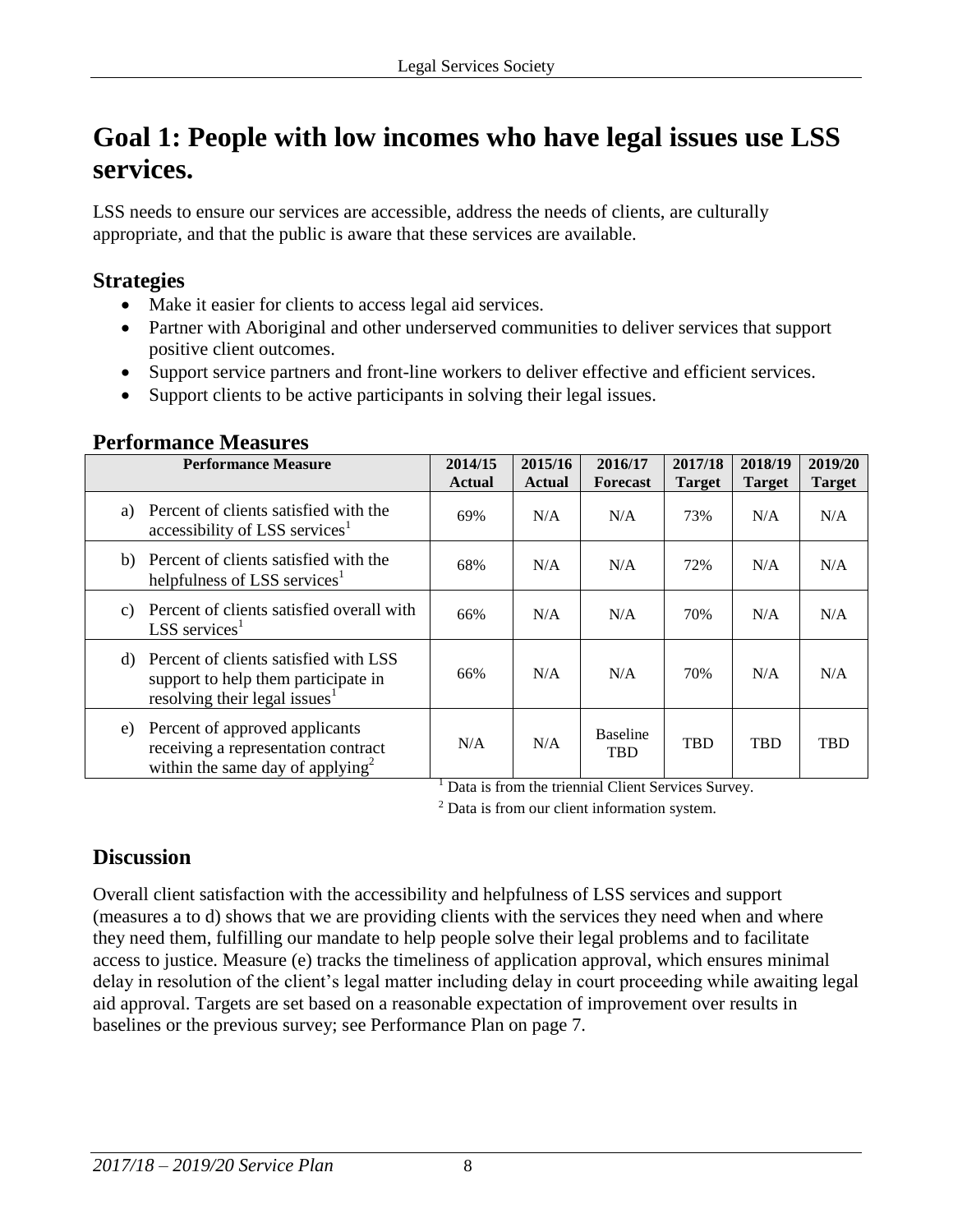## <span id="page-8-0"></span>**Goal 2: People with low incomes get help with related legal issues so they can solve and prevent legal problems.**

Clients' legal problems often arise from or lead to other problems such as health, housing, and debt issues. By working with other service providers to help clients get support for these issues, LSS can improve client outcomes as well as reduce clients' use of justice, health, and social services over the long term.

## **Strategies**

- Collaborate with service partners to assess and refer clients to services for their related legal issues.
- Support front-line workers to assess and refer clients to services for their related legal issues.

| <b>Performance Measure</b>                                                                                                                    | 2014/15<br><b>Actual</b> | 2015/16<br><b>Actual</b> | 2016/17<br><b>Forecast</b> | 2017/18<br><b>Target</b> | 2018/19<br><b>Target</b> | 2019/20<br><b>Target</b> |
|-----------------------------------------------------------------------------------------------------------------------------------------------|--------------------------|--------------------------|----------------------------|--------------------------|--------------------------|--------------------------|
| Percent of clients referred by<br>a)<br>LSS intake to services to<br>address related issues <sup>1</sup>                                      | N/A                      | N/A                      | <b>Baseline</b><br>TBD     | TBD                      | <b>TBD</b>               | <b>TBD</b>               |
| Percent of clients satisfied<br>b)<br>with the level of support<br>LSS gave them to address<br>their related legal issues <sup>2</sup>        | 59%                      | N/A                      | N/A                        | 63%                      | N/A                      | N/A                      |
| Percent of lawyers satisfied<br>C)<br>with LSS support for<br>increasing their ability to<br>help clients address related<br>legal issues $3$ | N/A                      | N/A                      | 35%                        | N/A                      | N/A                      | N/A                      |
| Percent of lawyers who<br>d)<br>support the integrated<br>approach to providing legal<br>aid services <sup>3</sup>                            | N/A                      | N/A                      | 69%                        | N/A                      | N/A                      | N/A                      |

### **Performance Measures**

<sup>1</sup> Data is from our client information system.

<sup>2</sup> Data is from the triennial Client Services Survey.

 $3$  Data is from the triennial Tariff Lawyer Satisfaction Survey. The 2015/16 survey was postponed to 2016/17, to better align with other LSS evaluation work.

## **Discussion**

Measures (a), (b), and (c) assess the effectiveness of the support provided by LSS to clients and lawyers to help clients address their related legal issues. Measure (d) indicates the level of support from lawyers in advancing this goal. Targets are set based on a reasonable expectation of improvement over results in baselines or the previous survey; see Performance Plan on page 7.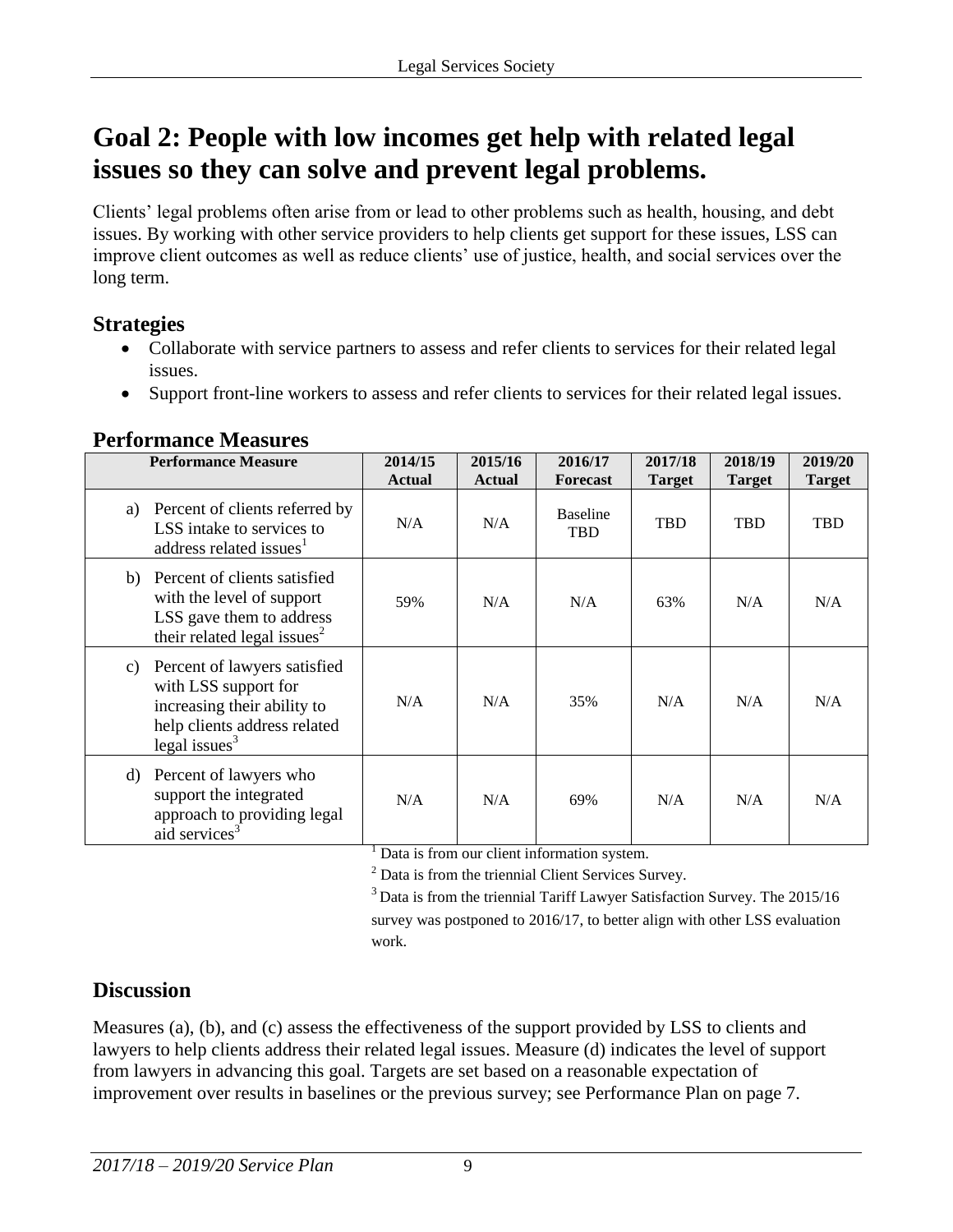## <span id="page-9-0"></span>**Goal 3: LSS manages resources soundly.**

LSS must manage resources effectively and efficiently to ensure we are achieving the optimum benefit for the society's clients within available funding.

### **Strategies**

- Foster employee engagement and retention of key staff through professional development, succession management, and organizational communication.
- Engage with and develop stronger relationships with legal aid lawyers.
- Improve information technology systems to respond to a changing environment.
- Improve the nimbleness and flexibility of LSS business processes to support capacity.

#### **Performance Measures**

| <b>Performance Measure</b>                                                                                 | 2014/15<br><b>Actual</b> | 2015/16<br><b>Actual</b> | 2016/17<br><b>Forecast</b>    | 2017/18<br><b>Target</b> | 2018/19<br><b>Target</b> | 2019/20<br><b>Target</b> |
|------------------------------------------------------------------------------------------------------------|--------------------------|--------------------------|-------------------------------|--------------------------|--------------------------|--------------------------|
| Overall average employee<br>a)<br>engagement <sup>1</sup>                                                  | N/A                      | N/A                      | 70                            | N/A                      | N/A                      | 70                       |
| Percent of lawyers<br>b)<br>satisfied with the overall<br>support provided by $LSS^2$                      | N/A                      | N/A                      | 62%                           | N/A                      | N/A                      | 65%                      |
| Number of new lawyers<br>c)<br>taking more than three<br>contracts in the first six<br>months <sup>3</sup> | 53                       | 70                       | 70                            | 70                       | 70                       | 70                       |
| Percent of lawyer<br>d)<br>invoices paid within 20<br>$\langle \text{days}^3 \rangle$                      | N/A                      | N/A                      | <b>Baseline</b><br><b>TBD</b> | <b>TBD</b>               | <b>TBD</b>               | <b>TBD</b>               |
| Percent of lawyer-<br>e)<br>submitted invoices<br>processed for payment<br>without review <sup>3</sup>     | N/A                      | N/A                      | <b>Baseline</b><br><b>TBD</b> | <b>TBD</b>               | <b>TBD</b>               | <b>TBD</b>               |
| Percent of the public that<br>f)<br>supports the provision of<br>legal aid services <sup>4</sup>           | 94%                      | 92%                      | N/A                           | $>90\%$                  | N/A                      | $>90\%$                  |
| Third-quarter expense<br>$\mathbf{g}$<br>forecast accuracy <sup>5</sup>                                    | 0.46%                    | 0.19%                    | 0%                            | $0\%$                    | 0%                       | 0%                       |

<sup>1</sup> Data is from the triennial Work Environment Survey.

 $2$  Data is from the triennial Tariff Lawyer Satisfaction Survey. The 2015/16

survey was postponed to 2016/17, to better align with other LSS evaluation work.

<sup>3</sup> Data is from our client information system.

<sup>4</sup>The Public Opinion Poll will now be conducted biannually, with the next administration occurring in 2017/18.

 $5$  This metric is calculated based on the following formula: (Q3 year-end expense forecast – actual year-end expense)/(Q3 year-end expense forecast)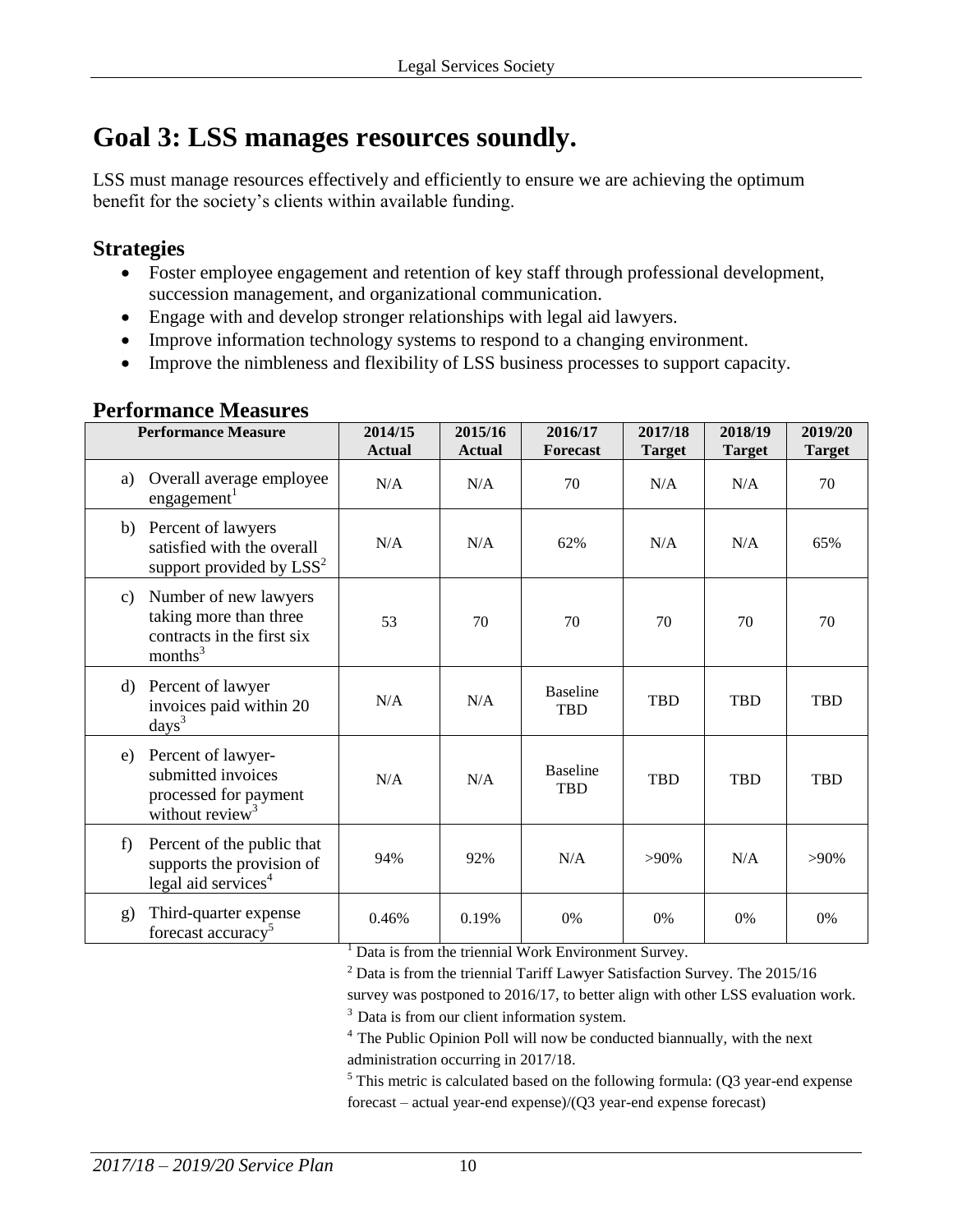## **Discussion**

High employee engagement in the public sector, tracked by measure (a), is linked to improved service for clients. Measures (b) and (c) qualitatively and quantitatively assess our progress on maintaining a sustainable supply of lawyers to provide services to clients across BC, while measures (d) and (e) track the administrative efficiency of our lawyer interactions. Sustained public support for legal aid, measure (f), confirms the importance of investment in legal aid services. Measure (g) looks at how well we forecasted our year-end expenses by comparing our third-quarter forecast and the year-end actual. Targets are set based on a reasonable expectation of improvement over results in baselines or the previous survey; see Performance Plan on page 7.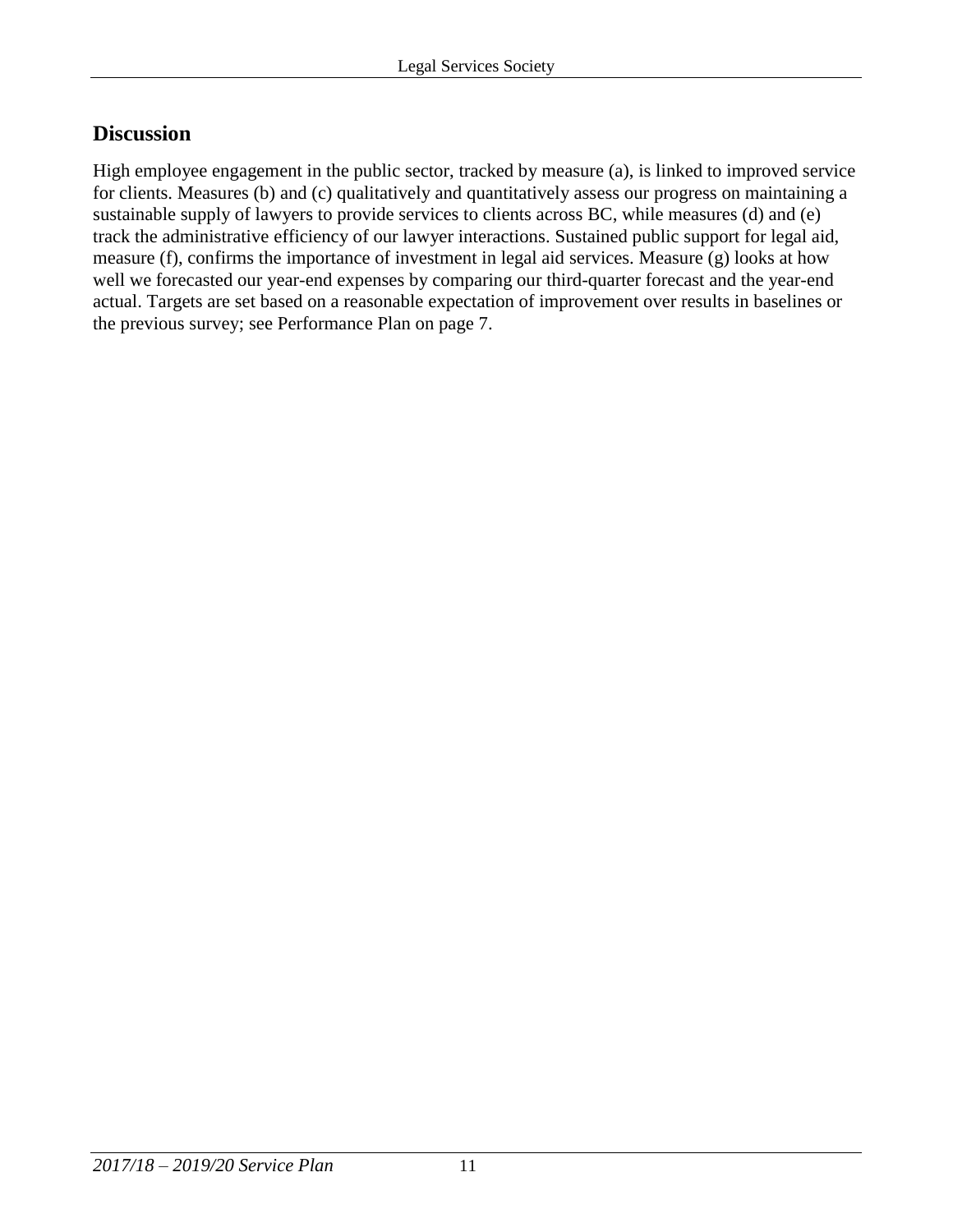# <span id="page-11-0"></span>**Goal 4: LSS provides leadership in justice innovation.**

LSS believes that innovation is needed to bring about the fundamental justice system changes required for clients to achieve timely and lasting resolutions to their legal issues.

### **Strategies**

- Pilot evidence-based legal aid initiatives to improve access and outcomes.
- Communicate LSS's strategic direction to stakeholders.
- Consult with Aboriginal communities and other stakeholders to identify opportunities to develop innovative services and increase access to justice for Aboriginal people.

| <b>Performance Measure</b>                                                                 | 2014/15<br><b>Actual</b> | 2015/16<br><b>Actual</b> | 2016/17<br><b>Forecast</b>    | 2017/18<br><b>Target</b> | 2018/19<br><b>Target</b> | 2019/20<br><b>Target</b> |
|--------------------------------------------------------------------------------------------|--------------------------|--------------------------|-------------------------------|--------------------------|--------------------------|--------------------------|
| Volume of<br>a)<br>references to LSS<br>and justice<br>innovation <sup>1</sup>             | 42                       | 28                       | $30+$                         | $35+$                    | $40+$                    | $40+$                    |
| Volume of clients<br>b)<br>served by new<br>justice innovation<br>$s$ ervices <sup>2</sup> | N/A                      | N/A                      | <b>Baseline</b><br><b>TBD</b> | <b>TBD</b>               | <b>TBD</b>               | <b>TBD</b>               |

### **Performance Measures**

 $1$  Data is from an annual search of academic literature, stakeholder reports, and media. Our methodology includes tracking references to LSS in relation to its justice innovation ideas and projects through Google Scholar, Canadian Newsstand Major Dailies, HeinOnline, and stakeholder websites. The search is limited to a specific set of search terms and conducted manually.

 $2$  Data is from our client information system.

## **Discussion**

Measure (a) reflects the reach of LSS's influence in justice reform work. A high volume of references to LSS's justice innovation work in academic literature, government reports, and the media indicates that our ideas are being reviewed and considered by key justice system decision-makers and opinionmakers. Measure (b) reflects the reach of our justice innovation projects. Targets are set based on a reasonable expectation of improvement over baseline results in prior years with consideration for when JITI project launches have increased our media exposure. Incremental target increases are based on gradual improvement from initial 2013/14 results.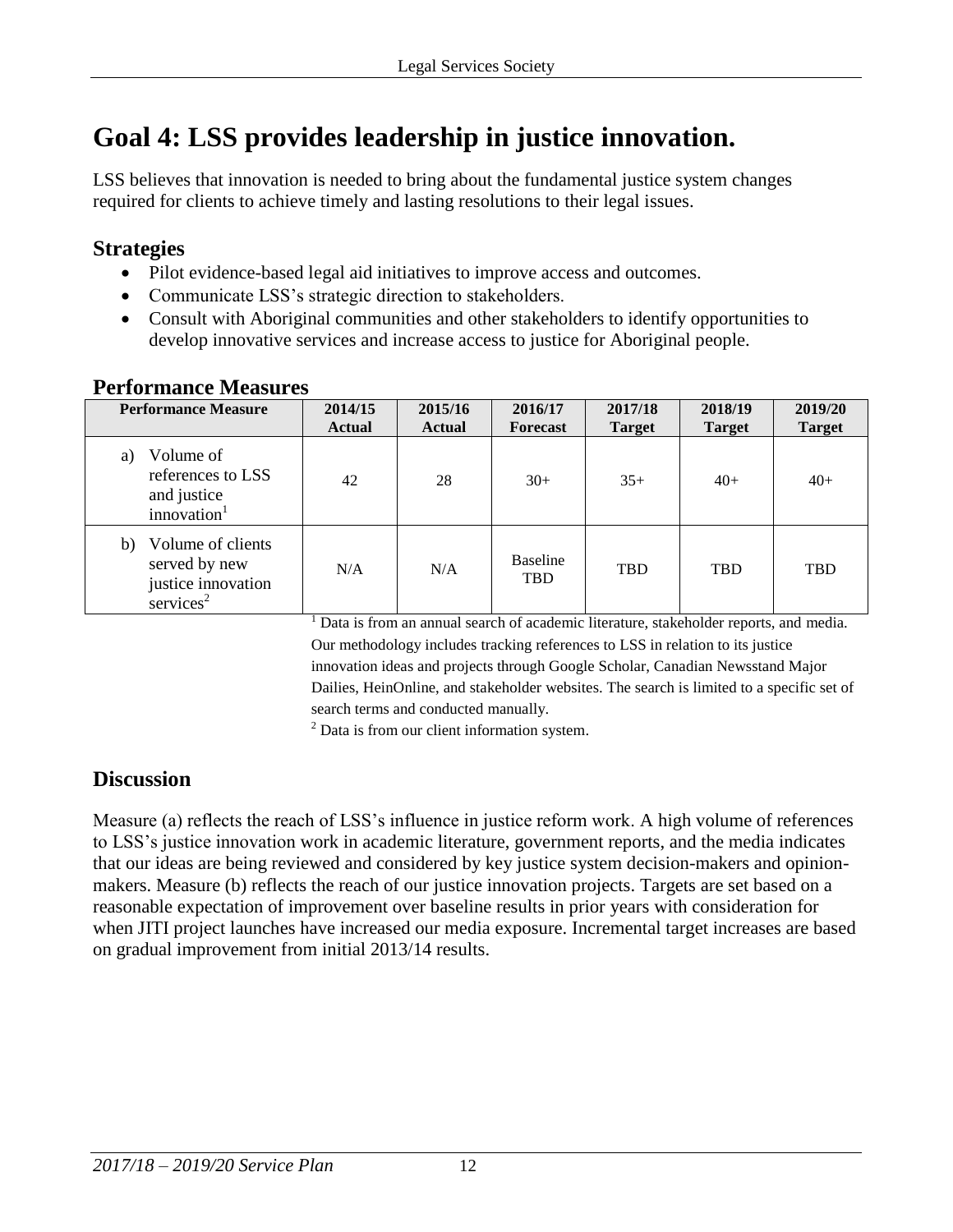# <span id="page-12-0"></span>**Financial Plan**

## **Summary Financial Outlook 2016 – 2020 (in millions)**

|                                                 | 2015/16<br><b>Actual</b> | $2016/17^7$<br>Forecast | 2017/18 <sup>1</sup><br><b>Budget</b> | 2018/19 <sup>1</sup><br>Forecast | 2019/20 <sup>1</sup><br>Forecast |
|-------------------------------------------------|--------------------------|-------------------------|---------------------------------------|----------------------------------|----------------------------------|
| <b>Revenue</b>                                  |                          |                         |                                       |                                  |                                  |
| Provincial Transfers <sup>2,3,4,5,6,7,8</sup>   | 67.8                     | 69.2                    | 68.1                                  | 68.2                             | 68.2                             |
| Large and Major Cases <sup>2,8</sup>            | 4.8                      | 5.6                     | 4.7                                   | 4.7                              | 4.7                              |
| Justice Transformation Initiatives <sup>8</sup> | 2.0                      | 2.0                     | 2.0                                   | 2.0                              | 2.0                              |
| Justice Transformation Expansion <sup>8</sup>   | 0.0                      | 0.0                     | 2.8                                   | 2.8                              | 2.8                              |
| Non-government Revenue <sup>9</sup>             | 5.2                      | 4.8                     | 4.2                                   | 4.2                              | 4.3                              |
| <b>Total Revenue</b>                            | 79.8                     | 81.6                    | 81.8                                  | 81.9                             | 82.0                             |
| <b>Expenses</b>                                 |                          |                         |                                       |                                  |                                  |
| Tariffs <sup>2,3,4,5,7</sup>                    | 44.2                     | 46.4                    | 44.7                                  | 44.7                             | 44.7                             |
| <b>Salaries and Benefits</b>                    | 12.6                     | 12.5                    | 12.6                                  | 12.8                             | 12.8                             |
| Duty Counsel                                    | 10.2                     | 9.7                     | 9.7                                   | 9.7                              | 9.7                              |
| Justice Transformation Expansion <sup>8</sup>   | 0.0                      | 0.0                     | 2.8                                   | 2.8                              | 2.8                              |
| Grants and Contracted Services <sup>6</sup>     | 4.7                      | 4.8                     | 3.1                                   | 3.0                              | 3.0                              |
| Premises                                        | 1.9                      | 2.0                     | 2.2                                   | 2.3                              | 2.4                              |
| <b>Local Agents</b>                             | 1.7                      | 1.7                     | 1.8                                   | 1.8                              | 1.8                              |
| Computers                                       | 1.6                      | 0.8                     | 1.4                                   | 1.4                              | 1.4                              |
| Office                                          | 0.8                      | 0.7                     | 0.8                                   | 0.8                              | 0.8                              |
| Amortization                                    | 0.8                      | 0.7                     | 0.8                                   | 1.0                              | 1.1                              |
| Transcripts                                     | 0.7                      | 1.0                     | 1.0                                   | 1.0                              | 1.0                              |
| Miscellaneous                                   | 0.3                      | 1.0                     | 0.5                                   | 0.2                              | 0.1                              |
| <b>Board Expenses</b>                           | $0.2\,$                  | 0.2                     | 0.2                                   | 0.2                              | $0.2\,$                          |
| Travel                                          | 0.1                      | 0.1                     | $0.2\,$                               | 0.2                              | $0.2\,$                          |
| <b>Total Expenses</b>                           | 79.8                     | 81.6                    | 81.8                                  | 81.9                             | 82.0                             |
| Net Surplus/(Deficit)                           | 0.0                      | 0.0                     | 0.0                                   | 0.0                              | 0.0                              |
| <b>Accumulated Surplus</b>                      | 5.3                      | 5.3                     | 5.3                                   | 5.3                              | 5.3                              |
| <b>Capital Expenditures</b>                     | 0.5                      | 0.4                     | 0.4                                   | $0.7\,$                          | 0.7                              |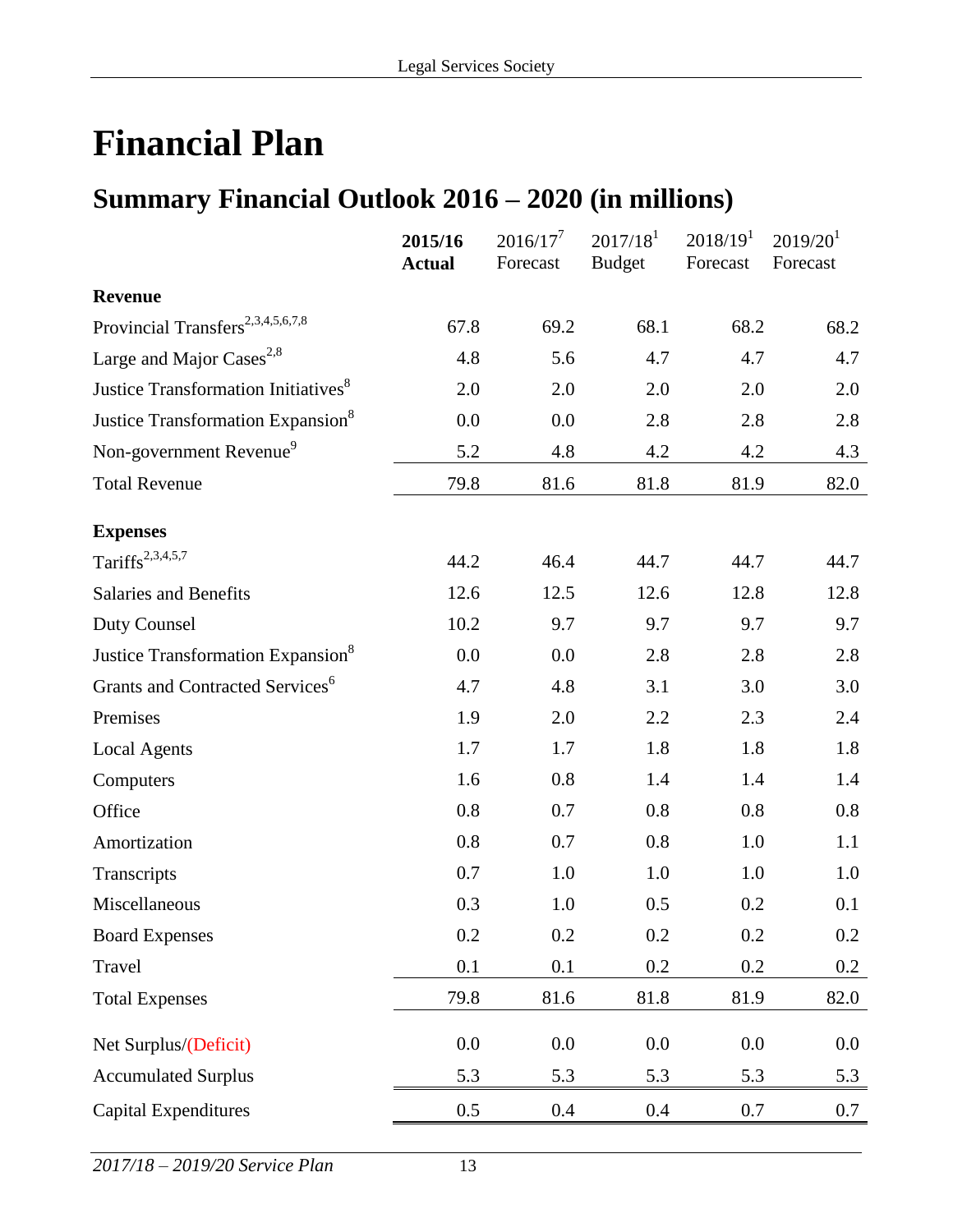## **Notes**

<sup>1</sup> The budgets for the years  $2017/18$  through  $2019/20$  inclusive are projections and not yet approved. As per section 18 of the *Legal Services Society Act*, LSS will seek budget approval from the Attorney General in each of those respective years. LSS will provide tariff services budgeting to the bottom line in each year.

<sup>2</sup> Budgets for large and major cases are based on ministry approved budgets and may not reflect actual costs. In 2017/18, we estimate that Category B cases will cost \$2.9 million  $(2016/17 - $2.2$  million) and Category C cases will cost \$5.4 million (2016/17 — \$3.4 million) based on our forecasts as of January 13, 2017. LSS will manage expenditures to the available funding provided by the ministry as in previous years.

 $3$  LSS forecasts Criminal Category A costs to be \$1.5 million higher than funded. Current discussions at the FPT group indicate that funding for 2017/18 may be in the range of an additional \$1.5 to \$1.7 million, assuming full flow through from the province to LSS. LSS will provide services to the available funding.

<sup>4</sup> LSS forecasts demand for Family services would increase costs by \$0.619 million if fully funded. LSS will provide services to the available funding.

 $<sup>5</sup>$  LSS forecasts demand for Immigration and Refugee services would increase costs by \$0.477 million</sup> if fully funded. LSS will provide services to the available funding.

<sup>6</sup> Grants and Contracted Services includes Community Legal Assistance Society (CLAS), West Coast Prison Justice Society, Brydges Line, Downtown Community Court, and Drug Court costs.

<sup>7</sup> LSS is forecasting additional Criminal (\$1.05 million) and Family (\$1.0 million) cost pressures in 2016/17. We are assuming a balanced budget based on the successful implementation of our mitigation strategy plan, including an additional \$1.081 million increase to the Federal Criminal contribution and assumes full flow through from the province to LSS.

<sup>8</sup> These revenues are funded by the Provincial Government. Additional annual funding of \$2.8 million was approved for initial expansion of JITI, including the addition of a Surrey Parents' Legal Centre location in 2017/18.

<sup>9</sup> Non-government revenue includes funding from the Law Foundation, the Notary Foundation, investment income, and Federally Funded Cases by the Department of Justice (DOJ) Canada. Our 2015/16 actual expenditures and 2016/17 forecast include \$0.891 million and \$0.55 million respectively for Federally Funded Cases for which there is no budget as it is a flow through from DOJ Canada.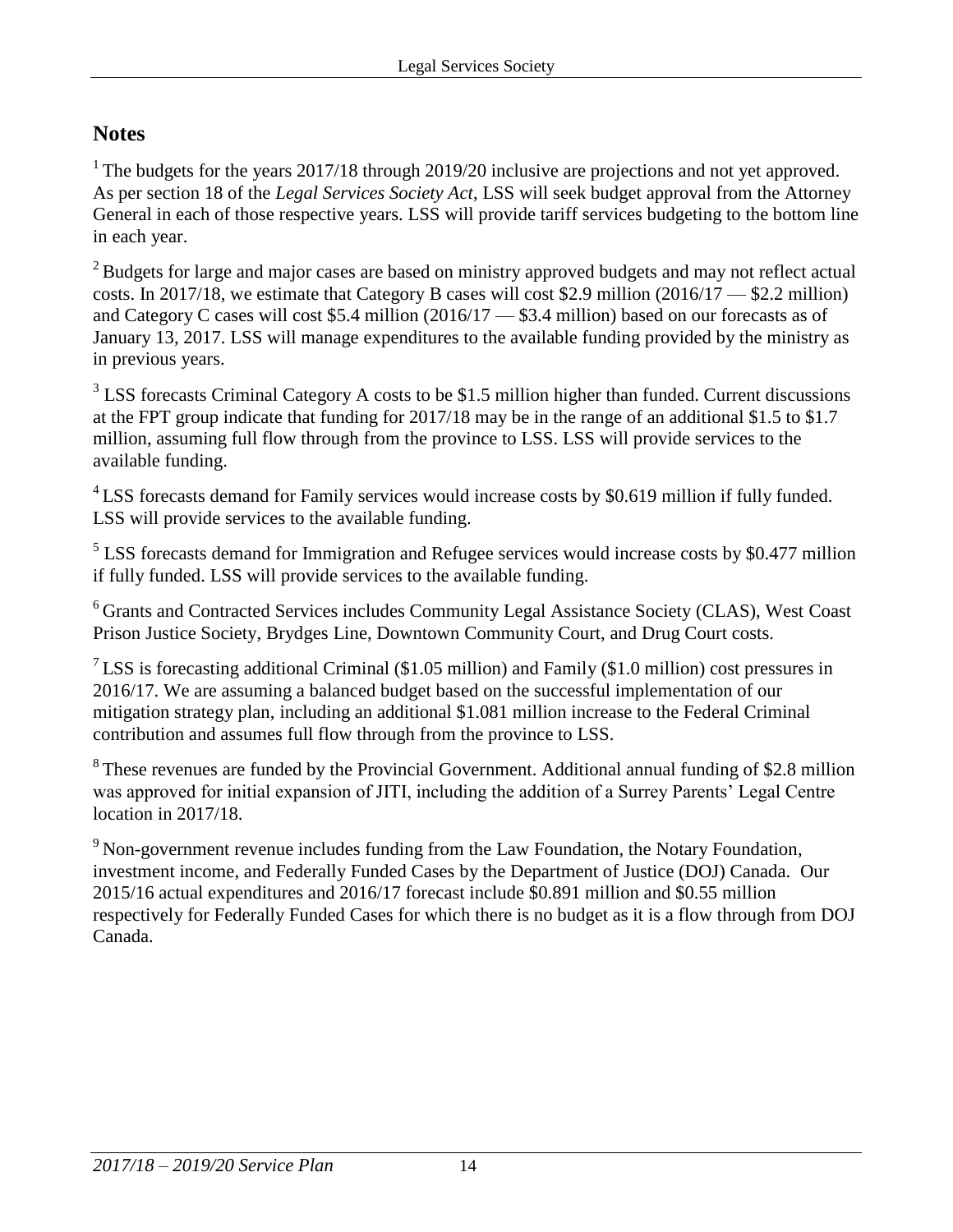## <span id="page-14-0"></span>**Key Forecast Assumptions**

The tariff budgets are based on our best estimate of volume of applications and contracts, contract rates, and average case costs, taking into consideration any known changes to policies, initiatives, and historical trends.

#### **External Risk Factors**

- 1. About 5 percent of LSS's revenue (\$4.2 million) is from non-government sources and is interest rate sensitive (i.e., Law Foundation, Notary Foundation, and investment income). With interest rates at historic low levels with no increase in the foreseeable future, and an uncertain real estate market due to recent changes, LSS could see a decrease in revenue. This revenue is used to fund the Indigenous Services department (including Aboriginal Community Legal Workers), the Community and Publishing Services department (including MyLawBC), the Family LawLINE, and Legal Information Outreach Workers.
- 2. Complex criminal trials are taking longer because of police investigation techniques, disclosure challenges, undercover operations, and gang-related prosecutions. These factors result in higher costs to LSS, including case preparation and court attendance. Having a fixed budget that does not allow for deficits means that LSS may need to restrict services in other areas in order to manage these cost pressures.
- 3. LSS, like other Crown corporations, had its executive compensation frozen for the past seven years, which has made it challenging to recruit and retain senior-level management staff. However, with the recent Ministry of Finance directive – BC Public Sector – Phase II, moving out of the freeze and providing further flexibility for both excluded executive and management staff will begin to help address this risk.

#### **Internal Risk Factors**

- 1. LSS has only raised tariff rates once since 1991 (in 2006), due to insufficient budget. The private bar have consistently reported their dissatisfaction with our tariff rates through our lawyer satisfaction surveys. At times, LSS is challenged with recruiting lawyers to provide services in certain communities (e.g., Fort St. John) and has to fly lawyers in, which increases service costs. LSS runs the risk that we will not be able to recruit lawyers, our main service providers, to provide legal aid services in the future without increasing the tariff.
- 2. LSS's lease on its Vancouver regional office expires on December 31, 2019. We currently pay less than market rate. If conditions remain the same, we will pay more whether we decide to renew the lease and stay in the current facility or move when the lease expires. If we are unsuccessful in negotiating a new lease with the current landlord, we will need to relocate.

# **Sensitivity Analysis**

- 1. The tariff budgets have not been adjusted for any potential clients related to significant unbudgeted events.
- 2. It is estimated that the additional cost to fund a tariff increase to match comparable government rates for lawyers (e.g., Director's Counsel rates at \$135/hour) would be \$16.5 million.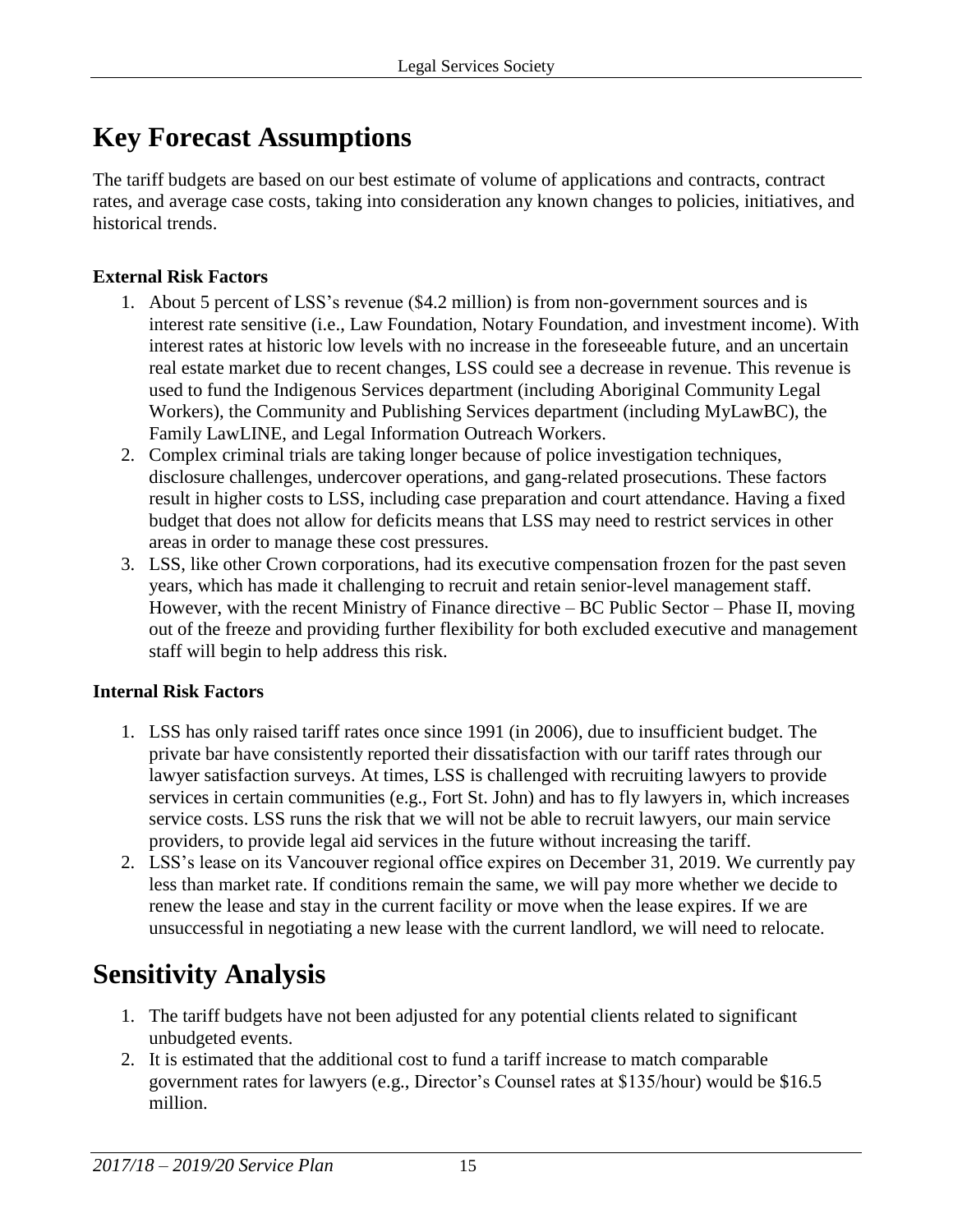<span id="page-15-0"></span>3. Longer trials in BC are costing LSS more each year based on historic averages. Increased case costs compound increased volumes, which we have experienced in these cases. For every 1 percent increase in case volumes, costs for general preparation and court attendance are expected to increase \$111,000.

## **Management Perspective on Future Financial Outlook**

LSS is dependent on provincial government funding to finance the majority of its expenditures. It also receives revenue from non-government sources that are tied to interest rates. LSS will provide services to the available budget.

#### **Mitigation Strategies**

- 1. LSS will use predictive-risk models for budgeting and forecasting.
- 2. LSS will increase the use of data analytics and trend analysis, and will seek timely access to other justice system data (e.g., government, courts, and judiciary).
- 3. LSS will use technology to improve the efficiency and effectiveness of our programs and services.
- 4. LSS has implemented a Management Succession Plan to ensure continuity of leadership.
- 5. LSS will pursue increased collaboration and discussions with government and other justice system stakeholders.